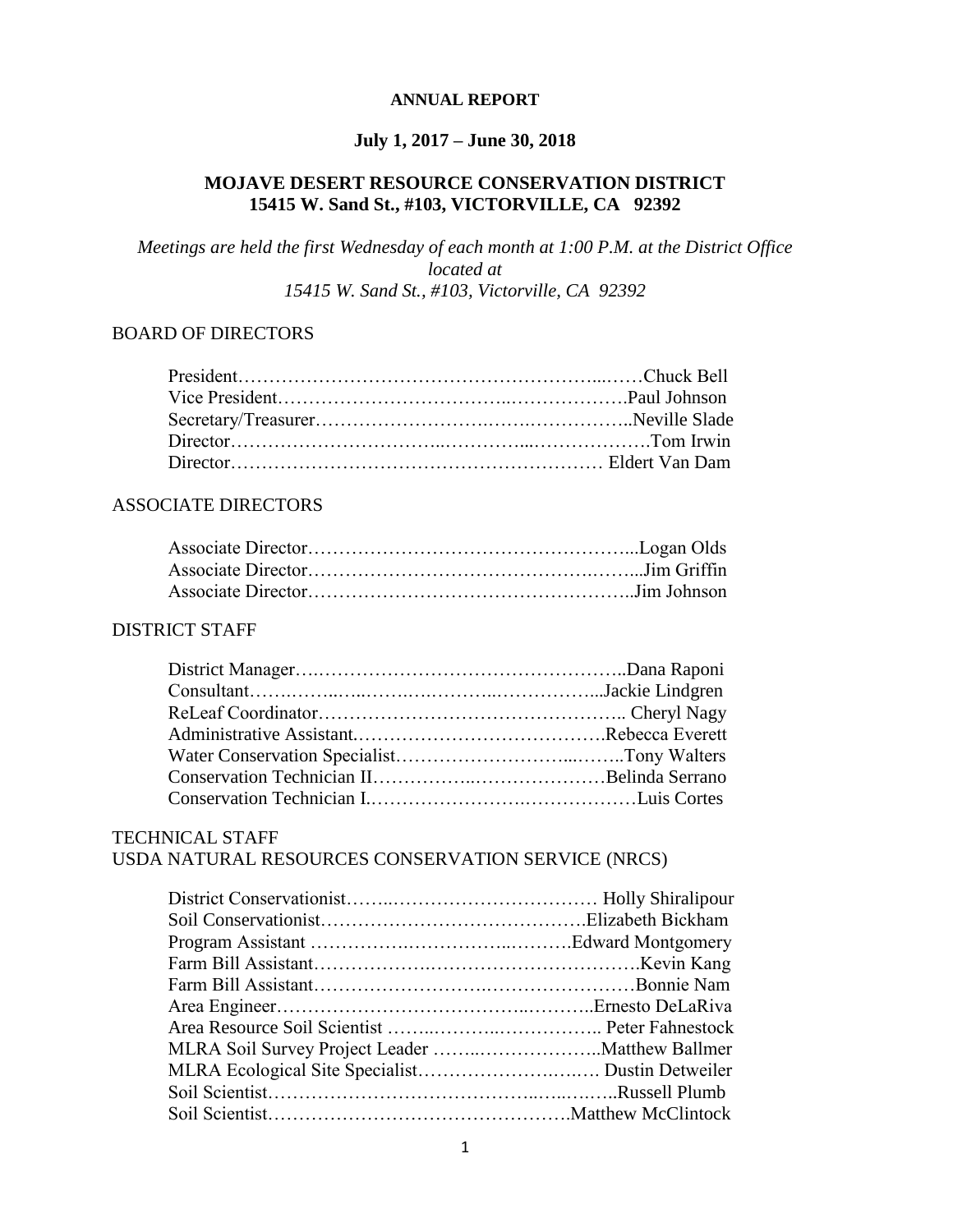

**MISSION STATEMENT: The Mojave Desert Resource Conservation** District is committed to the development of a land stewardship ethic that promotes long-term sustainability of the region's rich and diverse natural resource heritage.

#### **NATURAL RESOURCE OBJECTIVES OF THE DISTRICT:**

- Provide resource management information to the community
- Promote the reduction of wind and water erosion
- Promote the proper utilization of our natural resources
- Promote water conservation
- Provide information for improved irrigation water management
- Demonstrate urban and agricultural practices that sustain and improve water quality and fish and wildlife habitat
- Work with the public and private sector toward land development practices that protect and enhance the region's natural resources and systems

#### **TAMARISK/ARUNDO/RUSSIAN-OLIVE ERADCATION/CONTROL PROJECT**



The district is continuing with their invasive plant removal program with the focus remaining on retreatments in the Mojave River. Fall 2017 consisted of retreating saltcedar in an area encompassing approximately 180 acres in the Silverlakes area of Helendale. Funding for this came from the Fish and Wildlife Biological Trust Fund. The district also retreated approximately 200 acres east of the 15 Freeway in the Mojave River (Barstow).

This work was done by our contractor, Forrester and Associates, as well as staff and RCD President, Chuck Bell. There was some chainsaw work required in and around the Cottonwood, Willow, and Mesquite trees but the majority was done using the foliar method. Funding for this project came from Mojave Water Agency as well as the district.

The district also completed retreatment on the Barstow Marine Corps Base in their Wildlife Sanctuary. This work will open up the canopy and allow more water for existing and future (naturally occurring) natives.

Staff canvassed and retreated the area from Rocksprings Rd. to Mojave Forks. Fortunately there is minimal regrowth returning. The majority of regrowth spotted required backpack spraying as you could not reach them with the ATVs.

Work at Camp Cady this year was paused to allow the newly discovered tamarisk beetle to settle and proliferate.

The district began control of these invasive plants during 2008 and has currently treated the majority of infested acreage from south of the Mojave Forks Dam to ½ mile east of the Barstow Marine Base. Parcels of non-consenting landowners and critical erosion areas were avoided. To date, a total of 2,310 "weed" acres of a total of 10,000 assessed acres of these invasive species have been removed/controlled. Retreatments will be on-going to make sure all weeds stay eradicated and any new sprouts are treated before they go to seed.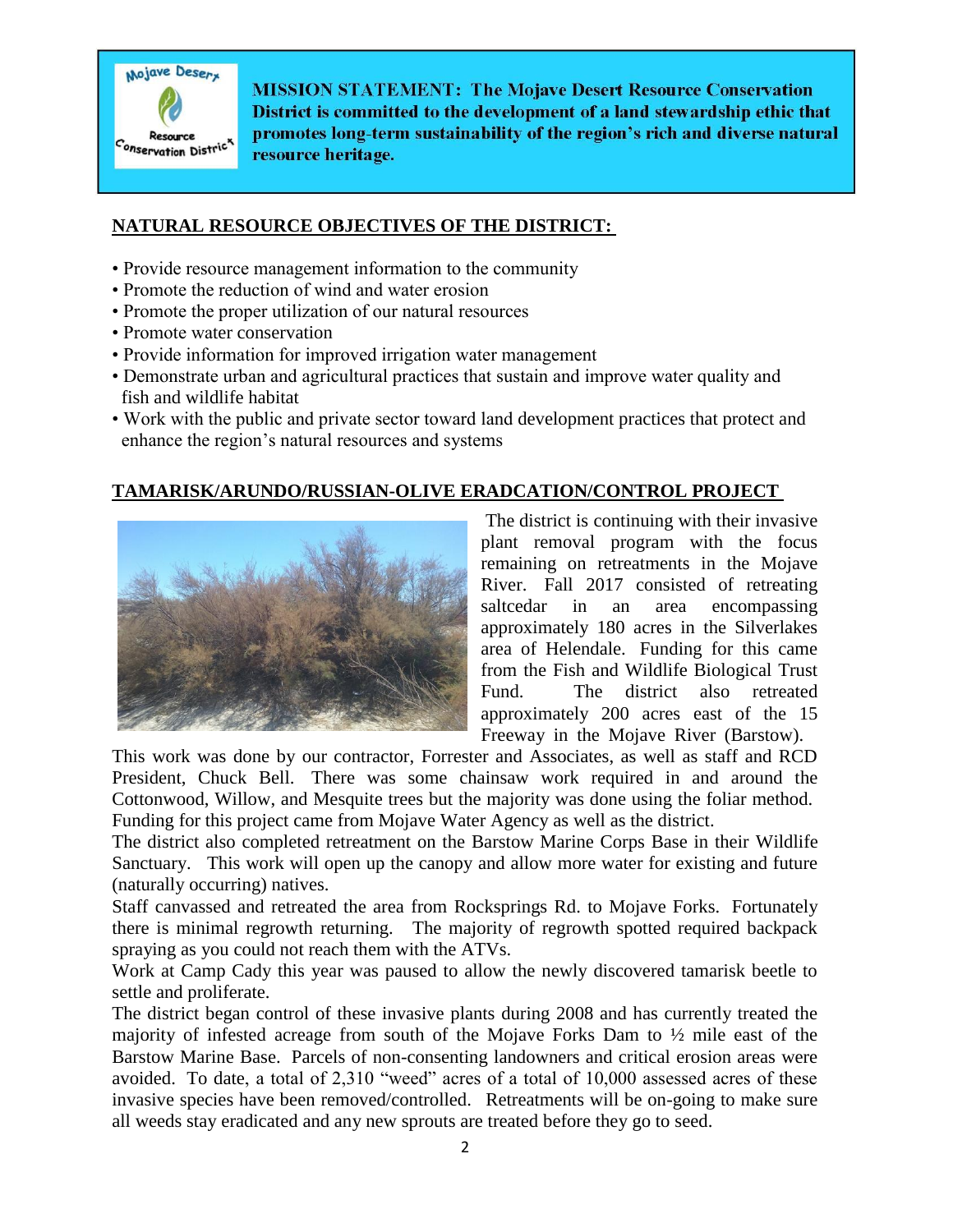Initial funding for removal efforts was provided by USDA NRCS earmark of funds to the Mojave Water Agency, the Mojave River Basin Adjudication's Biological Resources Trust Fund, State Proposition 50, and direct funding from the Mojave Water Agency.

Benefits of this program are:

1. Implement the Mojave Basin Area Judgment (improve riparian habitats, maintain

ground/surface water saturation at root zone, increase downstream flows).

- 2. Reduce evapo-transpiraton of ground and surface waters (water conservation).
- 3. Reduce salt deposits in the riverbed (water quality).
- 4. Reduce wildfire potential.
- 5. Keep channels open reduce debris damming and severity of flooding.

#### **Pepperweed**

Fish and Wildlife as well as the district are becoming very concerned about the amount of Pepperweed that is now taking over in the Mojave riverbed. District staff and Chuck Bell, board president, mowed an area of Pepperweed located inside Mojave Narrows Park. After



mowing, two different herbicides were used in an attempt to define how best to kill the weeds. One area was sprayed with Habitat and another was sprayed with Telar. This was an experimental plot to see which herbicide will work best with the hope of receiving funding from the Fish and Wildlife Biological Trust Fund to

continue spraying this extremely invasive plant in the spring of 2019.

## **MOUNTAIN COMMUNITIES RELEAF**

In completing our 15th planting season we have built strong partner and volunteer relationships. It is now nearly 15 years since the Old Fire burned through so many acres of precious land in the San Bernardino Mountains, and 11 years since the Slide and Grass Valley Fires.

Since 2004, ReLeaf Volunteers, partnering with the Mojave Desert Resource Conservation District and CALFIRE (California Department of Forestry & Fire Protection) have planted over 450,000 native seedlings across several hundred acres of land in the San Bernardino Mountains and additional areas located in San Diego and Riverside counties.

Working with our partners at Southern California Edison and CalFire we completed a spring 2017 planting at Camp Whittle YMCA Camp in Big Bear and the Boy Scout Camp in Cedar Glen, California, including spending time working with our partner American Forests. We are also working closely with



our partners at Southern California Edison to once again grow the seedlings needed for the 2018-2019 planting season. We have had a drier winter/spring than in the past, but all seems to be going well. Our relationship with American Forests is still as strong as ever and we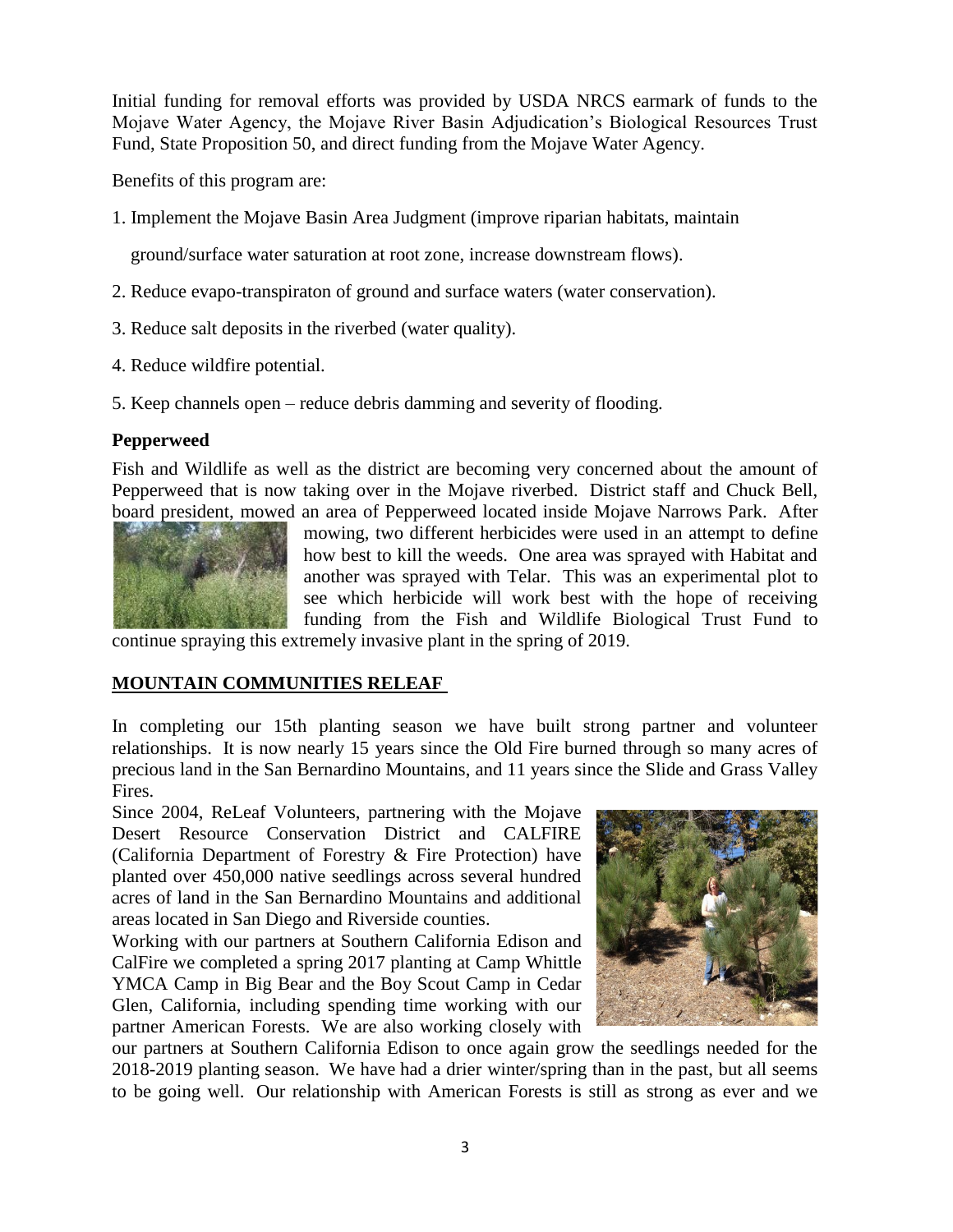work together regularly to make sure all of their partners are ready when our planting dates are announced.

Developed in 2004 after the 2003 Wildfires, Mountain Communities Wildfire ReLeaf is an ongoing program educating private landowners in the value of reforesting the burn areas and areas devastated by the bark beetle infestation. The ReLeaf program uses seeds previously collected in the San Bernardino Mountain burned areas. These seedlings are grown at the Southern California Edison Nursery in Auburn, CA and delivered to the sites for direct plantings as weather and climate conditions permit. Citizen and student volunteers are used on much of the larger burned areas, and professional planting crews in the more hazardous areas. The website is: [www.mountaincommunitieswildfirereleaf.org](http://www.mountaincommunitieswildfirereleaf.org/)



# **MOJAVE WEED MANAGEMENT AREA (MWMA)**

The Mojave WMA continues to be coordinated by the district, which organizes and hosts quarterly meetings and oversees ongoing projects and outreach efforts. The tamarisk beetle (diorhabda) has been steadily moving along the rivers and has entered California. The tamarisk beetle has been confirmed at Camp Cady, the Ironwood Christian Camp, located east and across the Mojave River, and farther east along the Mojave River to Afton Canyon. The Tamarisk Alliance has been actively promoting the beetle with educational handouts. More monitoring and possible releases of the tamarisk beetle are scheduled for the 2018 year. Also in the foreground of weed and pest management is the Polyphagous shot hole borer, a new pest in Southern California. This invasive beetle attacks dozens of common native and landscape trees with the potential to devastate areas it invades. Monitoring of this borer is currently being done as well. While already found in the San Diego area, the hope is the shot hole borer will not be able to survive the dry conditions of the high desert. The Memorandum of Understanding for the MWMA currently has 23 signatories from agencies such as San Bernardino County Dept. of Agriculture, US Fish and Wildlife Service, Bureau of Land Management, California Dept. of Fish and Game, Joshua Tree National Park and Mojave National Preserve, to name a few.

Assembly bills are going through the process and look very promising for weed management area funding.

We continue to work with our partners on prevention and control of noxious/invasive weeds on both public and private lands in the Mojave Desert.

## **CAMP CADY WILDLIFE MANAGEMENT AREA RESTORATION PROJECT**

The objective of this continuing demonstration study is to determine the potential suitability and sustainability of selected plant materials for site restoration/revegetation on riparian salt cedar infestation sites along the Mojave River, within the Camp Cady Wildlife Management Area's jurisdiction.

The plants were monitored in November of 2017 and again in April of 2018. At this time the highest survival across both planting sites was shown by desert willow. The only additional species exhibiting greater than 80% survival on either planting sites was fourwing saltbush. Some nearby tamarisk had grown large enough to possibly affect the micro-habitat of some of the plants. Fremont cottonwood was seen with holes on the bark of the dead trees. Many of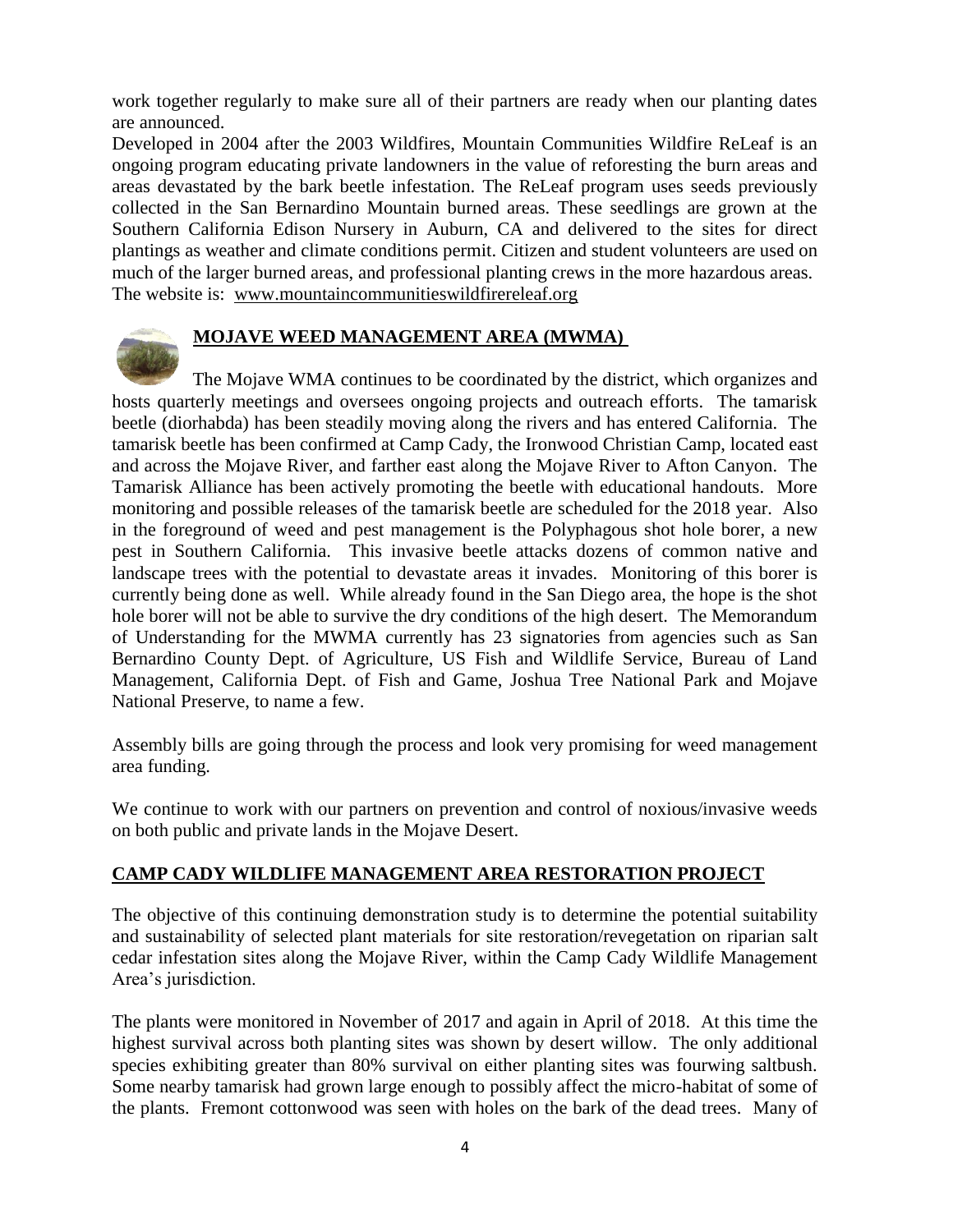the plants also did not receive adequate water over summer of 2017, because of issues with the irrigation system. The highest survival across the planting sites was shown by desert willow and the fourwing saltbush, while Fremont cottonwood did surprisingly poor.



Desertbroom, desert willow, and water jacket were flowering/fruiting or showed signs of recent flowering/fruiting. The monitoring in April of 2018 showed an even greater mortality of the re-sprouts from spring of 2016 leading to honey mesquite completely dying off with this survey and the screwbean mesquite dying off with the previous survey. The April monitoring showed the fourwing saltbush surpassing the desert willow, which had previously showed the highest survival rating. The planting study sites include

locations in a salt cedar understory and in an open wash. The higher survival ratings for this monitoring were seen in the sandy loam understory without exception. Some nearby tamarisk have grown large enough to possibly affect the micro-habitat of some of the plants, and some tamarisk are growing along the line, providing direct competition. Tamarisk treatment was postponed in the fall of 2017 to allow the newly discovered tamarisk beetle a chance to proliferate. Dune sand has built up on the slope down to the revegetation lines. The environmentally stressful situations that have caused an increase in mortality have also been beneficial in the determination of what native species to use in the future for Mojave River riparian restoration. Not only for activities at Camp Cady, but at other locations along the full river reach, as the outlier extremes will determine the plants that survive these situations.

Due to changes in staffing the next monitoring of this project is not planned at this time.

## **IRRIGATION WATER MANAGEMENT**



In partnership with Mojave Water Agency, the district is dedicated to water conservation within the Mojave Desert RCD's large area. The district has implemented a program of water conservation alternatives through evaluation and field assistance for irrigation efficiency improvement, including enhancement irrigation water management automation, soil moisture and soil quality testing. The

district conducts workshops on water efficient irrigation and healthy soil management to homeowners, homeowner associations, cities and agricultural entities.

## **ASSISTANCE TO DAIRY OWNERS**

One of the districts role as a non-regulatory agency has been to facilitate communication between the Natural Resources Conservation Service and the dairy owners to develop a collaborative solution to the nitrate concerns raised by the Lahontan Region Water Quality Control Board. The NRCS Conservation Nutrient Management Program (CNMP) can help producers utilize their manure sources available for nutrient application and to reduce nitrate intrusion into surface and/or ground water. The CNMP will also help with the infrastructure and in obtaining management resources available to aid in delivery and monitoring of nutrient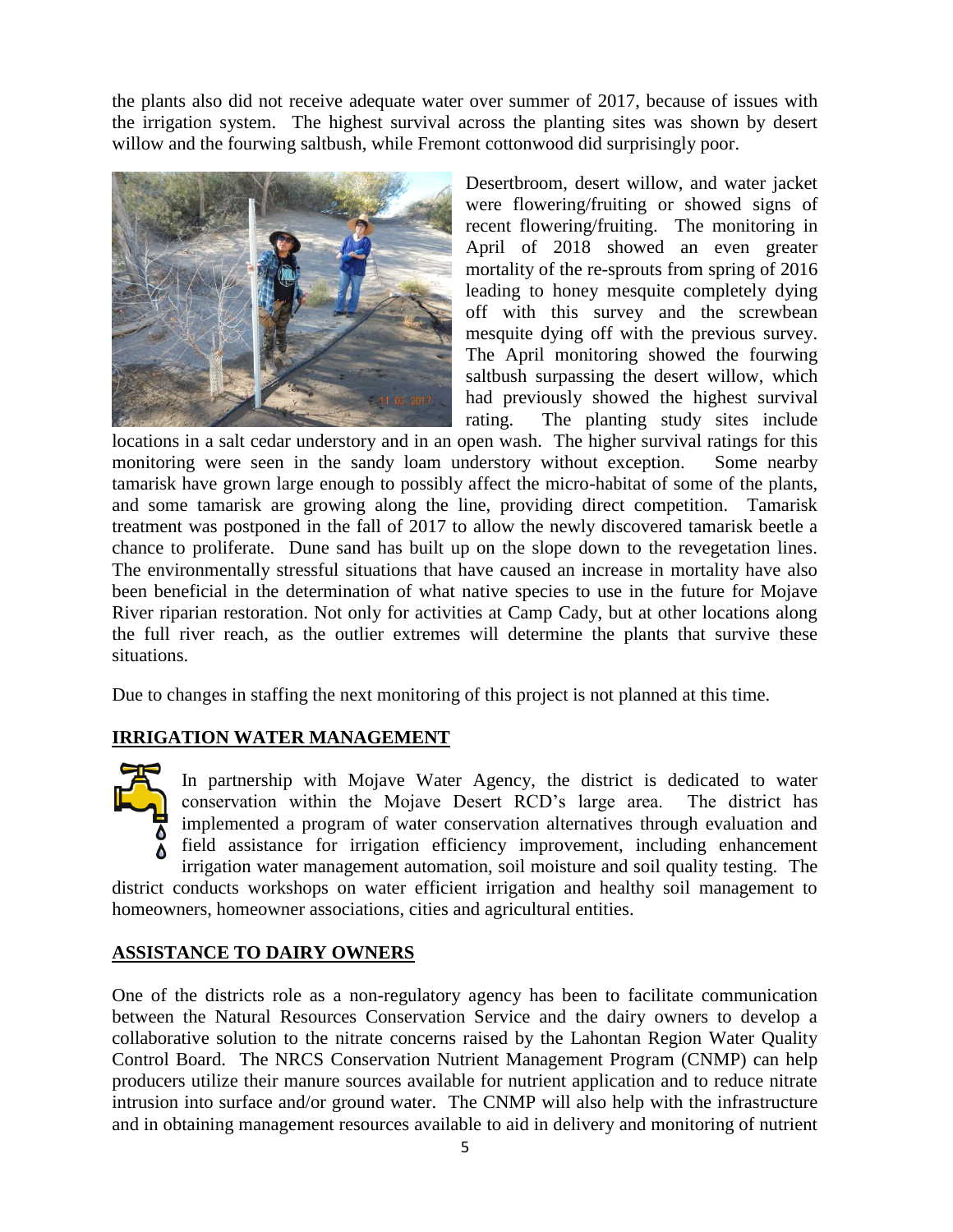and irrigated water applications to the cropland (i.e., flow meters, pipeline, manure spreading, pond liners, etc). Lahontan has determined a general order will eventually come out that will apply to all Confined Animal Facilities. Although the deadlines for the draft Monitoring and Reporting Program portion of the order have passed, the draft order is expected by early 2019. This draft will then go through dairy and public comment before going to the Lahontan board. It is paramount all parties work together to achieve the most efficient and cost productive avenues that will determine the effectiveness of nitrate mitigation.

#### **ALLIANCE for WATER AWARENESS and CONSERVATION**



The district remains an active participant in the Alliance for Water Awareness and Conservation (AWAC). The mission of this dynamic coalition of over 20 regional organizations is to promote the efficient use of water and increase awareness of conservation as an important tool to ensure an adequate water supply.

The four specific goals of AWAC are:

- Serve as a network to assist agencies in educating the public on water conservation.
- Provide resources with a consistent message to help agencies meet their respective conservation goals.
- Maintain current gallons per capita per day or lower and continue to position agencies for meeting future conservation needs.
- Exchange ideas between agencies, especially at quarterly meetings.

The district will be working with AWAC to present workshops on irrigation systems both residential and agricultural, for the underserved communities in the area.

A calendar that features low water use plants is published annually to heighten the public's awareness of water efficient landscaping. These calendars are freely available to the public through AWAC members.

## **MITIGATION AND EASEMENTS**

The District remains actively engaged in providing mitigation/compensation and

environmental credits for developers wanting to build in the San Bernardino County portion of the High Desert area. Mitigation practices include the removal/retreatment of tamarisk and arundo in the Mojave River as well as trash removal on the designated sites. Approximately 23 weed acres were retreated/removed by Forester and Associates in Fall of 2017. Two other mitigations were completed for a total



of 2.5 acres of high density salt cedar removal using the cut stump method (chain saws). To date, the District has 4 active contracts totaling over 75 full acres, with more being negotiated. Thirteen contracts have been fulfilled since the start of this program in 2006.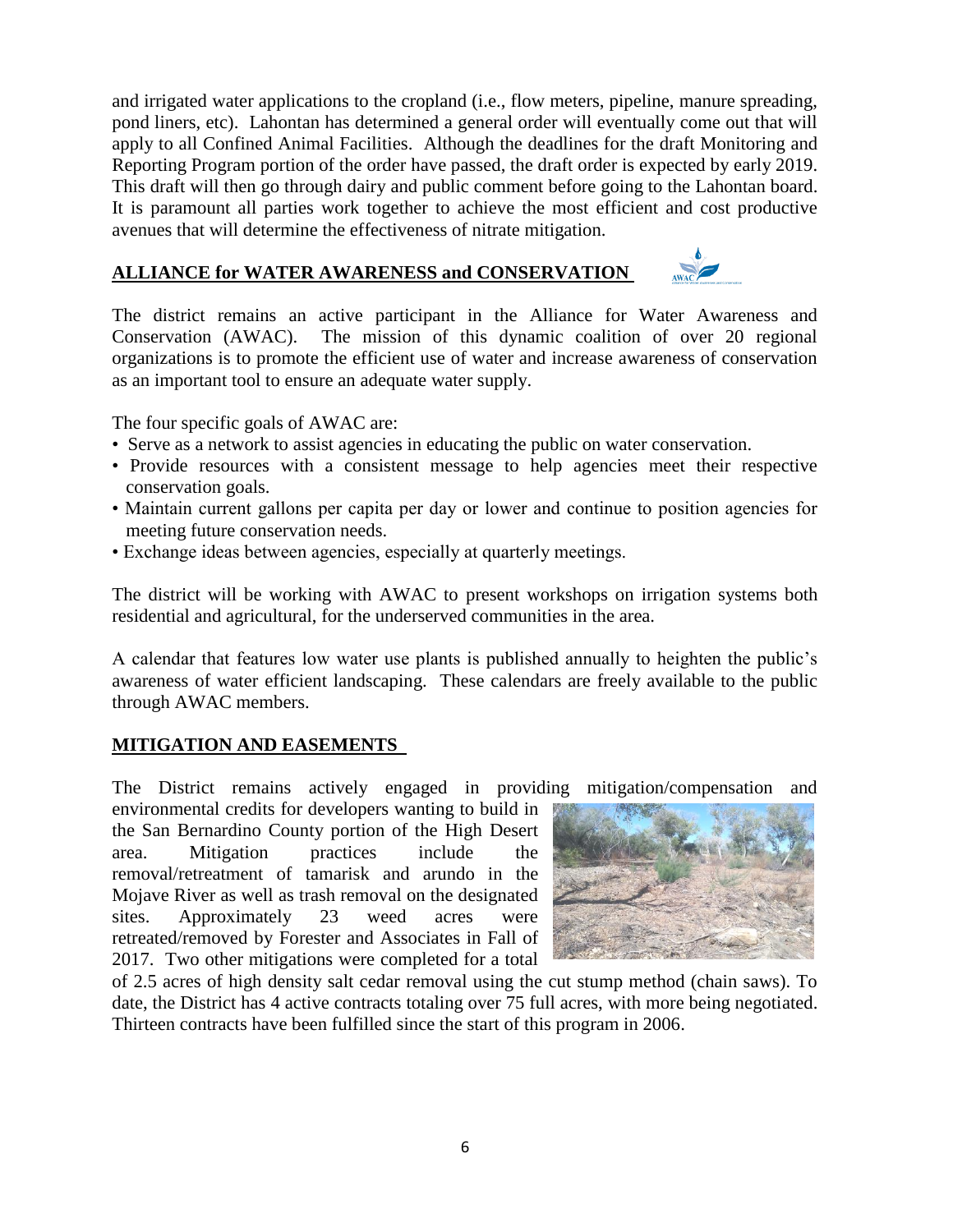#### **NATIONAL RANGELAND INVENTORY**



The District is on its second year of an agreement with NRCS to provide assistance in the National Rangeland Inventory (NRI). This program is federally mandated throughout the nation. The district provides assistance in the form of surveying and documenting designated points in southern California. Each point is an onsite data collection for grazing and range inventory. Each point is surveyed via 150 foot transects to collect environmental

data including but not limited to plant life, land cover/use, landscape and soils, disturbance indicators and biomass/production, cover, density, and height. Points are revisited every 5 years. Point surveying is usually done in the months of March to October of each year. Last fiscal year data was collected on 39 points out of the Victorville Office from Bridgeport to the California/Mexican border. This agreement is in the process of being extended and funds added.



#### **MOJAVE DESERT SOIL SURVEYS**

The Victorville Soil Survey Office discontinued field and office work mapping the Mojave National Preserve in December 2017 due to the lack of a formal agreement with the National Park Service. Completion of the survey area is expected once a new agreement is established.

We continued mapping for the Bureau of Land Management priority areas of concern, solar energy development zone along the I-10 between Desert Center and Blythe, CA. The soil survey office held a Progress Field Review in April 2018. This project area addresses about 200k acres pre-designated for solar development. The soil survey work will be parlayed into about 600k acres of adjacent landforms being mapped and published to the Web Soil Survey platform.



The Soil Survey office is also engaged with updating the Major Land Resource Area (MLRA) geographic database criteria, and making improvements to the MLRA concepts. This database updating, will allow clearer distinctions between adjacent MLRAs and enabling better development and application of the ecological site description technology. The MLRA designation has potential implications that could affect a variety of management tools and or systems. Drafts for

these updated definitions will be completed by December 2018. A broad circle of input is encouraged with this endeavor. I would appreciate feedback about this from the RCDs in the scope of the Mojave, Lower Colorado and Sonoran Deserts and a chance to address the topic with each district. Our proposal basically eliminates the MLRA 31 and merges us back into the rest of the greater Sonoran Desert MLRA 40.

Other news that impacts the NRCS Soil Survey Division is another reorganization from Nation Head Quarters. This moved 50 Full Time Equivalent employee from the Soil Survey Division to the NRCS Programs staff. The Victorville Soil Survey Office lost 1 FTE for a soil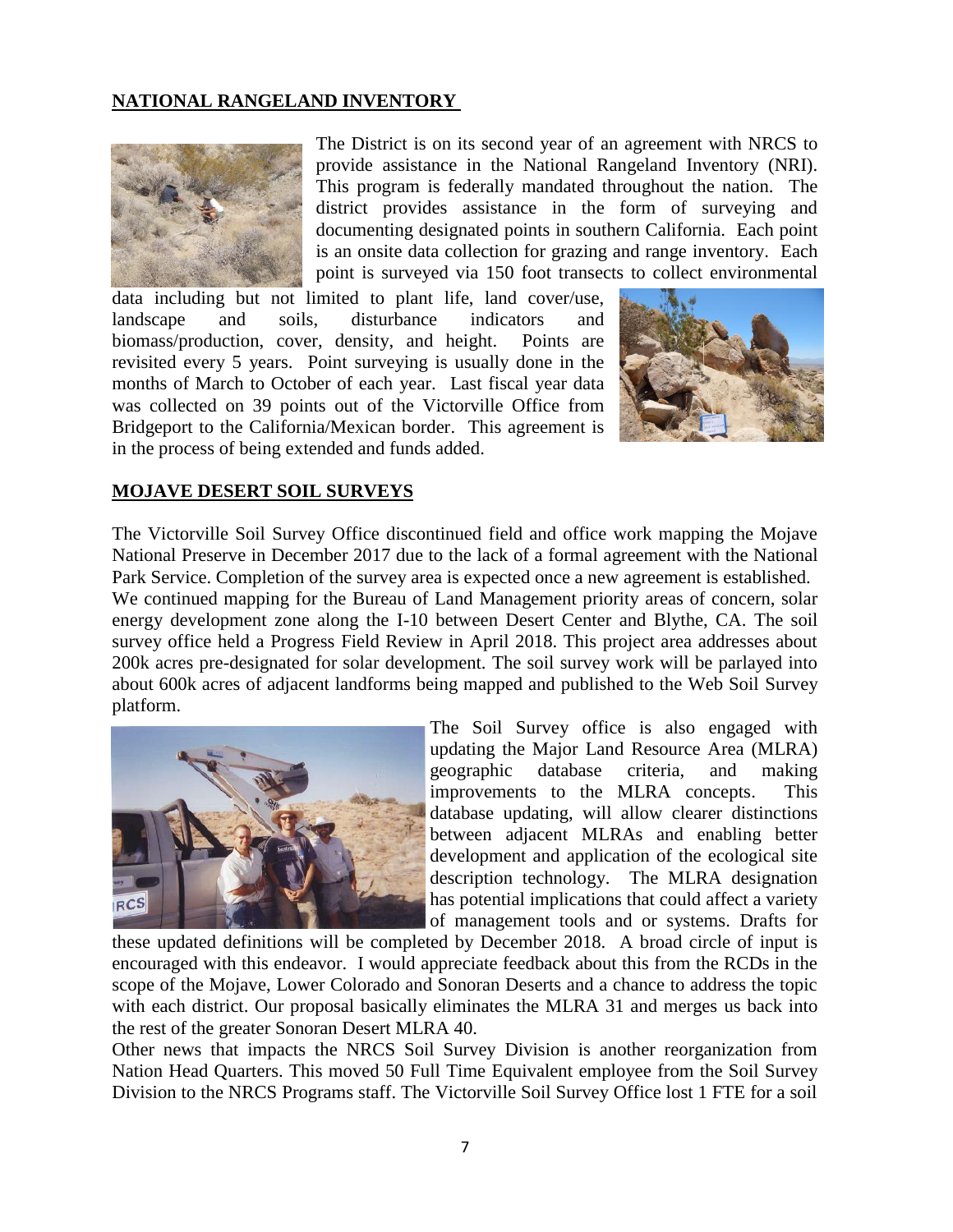scientist position which was vacant. This position will no longer be available in our work group.

# **KOREAN OUTREACH PROGRAM**

The district continues to support work with the Korean farming community in San Bernardino County. An increasing number of Korean farmers are moving to the High Desert to join existing Koreans that grow jujubes, pistachios, Japanese Ume Plums, and apples, among other crops. The NRCS & RCD team is working with the Korean farmers, who have sufficient water rights or are in the process of obtaining them, to develop conservation plans and contracts for their farms. If a question arises on water rights, the NRCS and RCD staff will refer farmers to the WaterMaster's office. More than half of the total NRCS active contracts are Korean farmers working with the Victorville Field office. Korean farm bill assistant's, Kevin Kang and Bonnie Nam, continue to assist with helping the Korean producers understand the farm bill contracts and specifications. Bonnie Nam also works with the Lancaster NRCS office, assisting their Korean producers.

# **CIMIS**

The district continues to maintain two California Irrigation Management Information System (CIMIS) stations. The station previously located in Barstow has been relocated to Newberry Springs to better service the agricultural community. The Victorville station remains at Victor Valley College in Victorville. These weather stations assist not only agricultural producers but urban landowners as well. Evapotranspiration data for alfalfa and turf



grasses is updated Monday through Friday by RCD staff and is available on our website: [www.mojavedesertrcd.org.](http://www.mojavedesertrcd.org/)

## **MOJAVE DESERT-MOUNTAN RC&D**

The district continues to support and participate in the Mojave Desert-Mountain RC&D. This six county organization works as an extension of the Resource Conservation District and assists in the economic development of the rural segments of San Bernardino County.

## **NRCS FARM BILL PROGRAM**

The NRCS Victorville Service Center boundaries comprise most of San Bernardino County including the mountains in the Mojave River watershed and the high desert extending east to



the Arizona/Nevada borders. (The southwest corner of the County lies in the Redlands Service Center area.)

The Victorville Field Office has approximately 60 active contracts with over 3.2 million in obligated funds, and over 5,000 acres under contract. These contracts include agricultural practices and forestry practices from the San Bernardino

Mountains. There were a total of 3 application deadline periods during this fiscal year. Agricultural assistance has been focusing on High tunnel practices which extend the growing